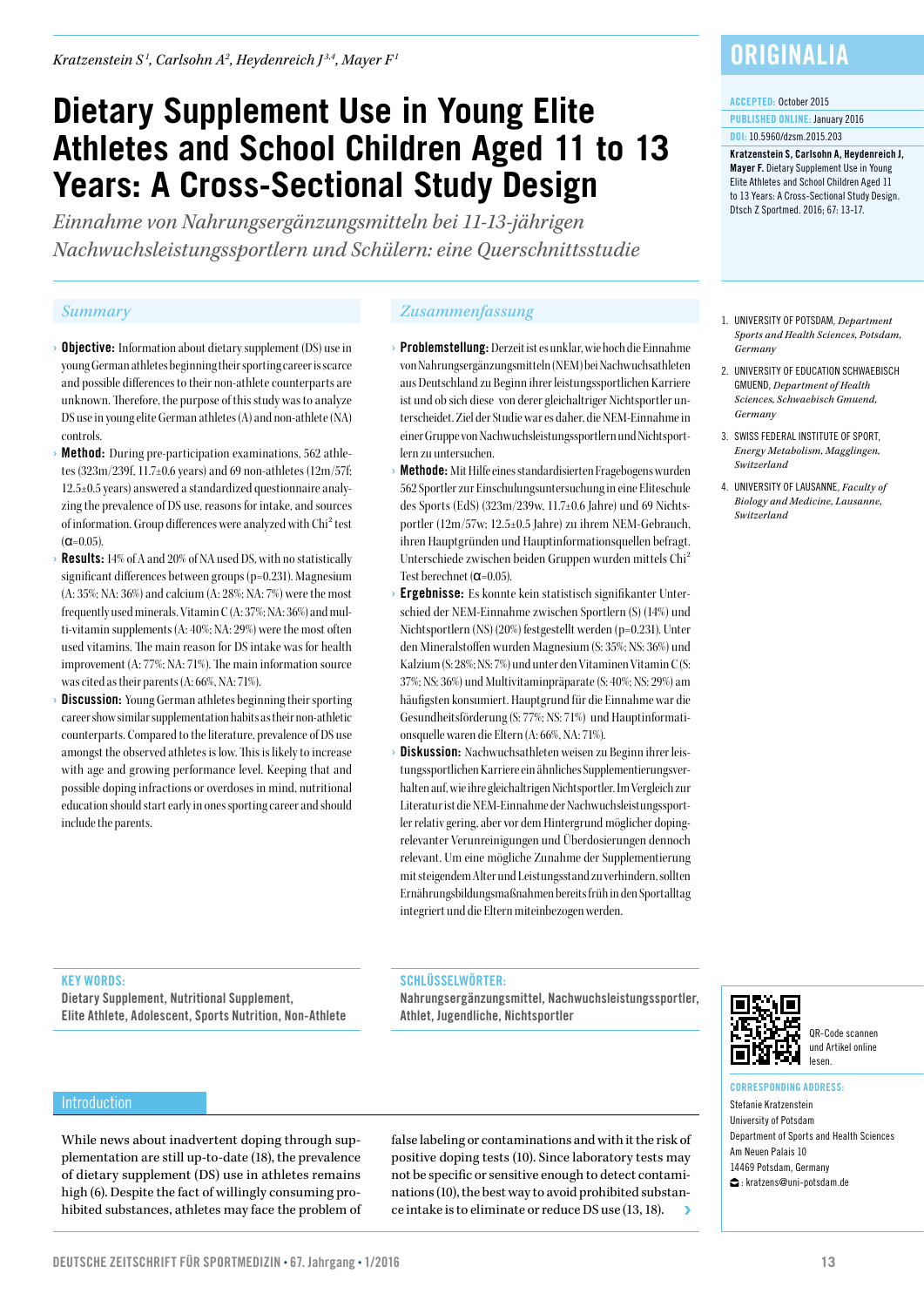## ORIGINALIA





The German "Nahrungsergänzungsmittelverordnung" defines a DS as a product, sold in concentrated dosages, i.e. pills, capsules or powders (2). Definitions vary between countries and some studies also include functional foods namely ready-to-use sports or energy drinks (1, 8).

The prevalence of DS use in athletes is high, ranging from 48-91% (1, 6, 12, 15, 19). It is common practice in supplementing athletes to use several supplements at the same time (20, 27) with individual cases reportedly taking up to 17 DS simultaneously (3, 27). Considering the majority of supplementing athletes do not know their supplement's active ingredient, possible side effects, mechanism of action or recommended supplement dosages (5), the high number of DS use is alarming. Athletes may exceed the recommended upper limits of certain nutrients causing potential health problems (3). Despite these possible side effects, intake could also have negative effects on performance. Antioxidants are often advised for athletes due to their higher generation of reactive oxygen species (22, 25). However, growing evidence reveals that athletes have a naturally higher blood antioxidant capacity (4). When these athletes additionally supplement with antioxidants, they inhibit the positive muscular adaptations that normally occur post exercise (11, 21). Given that improved performance is one of the main reasons for consuming DS (1, 12, 20) and the antioxidative vitamin C often supplemented (20), athletes' intentions could conflict with the actual effect of DS use.

There are positive associations between DS use and rising performance level, advanced age and experience in international competitions (1, 8, 9, 26, 28). Only few studies compared the prevalence of DS intake between athletes and non-athletes, but it seems that the tendency of DS use in athletes is greater (26). Furthermore, many studies have only assessed DS intake in adult athletes (8, 17, 28). Information concerning young elite athletes from Germany, especially early in their sporting careers, is scarce. However, to assess potential links between physical activity and supplement use, the prevalence of DS use in non-athletic adolescents needs to be considered as well. To our knowledge, no data is available comparing DS use in young elite athletes to their non-athletic counterparts.

#### Purpose

This study aims to assess DS use of young athletes at the beginning of their sporting career in comparison to age-matched non-athletes. In detail, prevalence of supplement use, supplement types, reasons for intake and sources of DS information will be assessed.

#### **Methods**

DS use was assessed by a standardized nutrition questionnaire developed for the regular medical examination at the University Outpatient Clinic in Potsdam, Germany. First, participants were asked about their general DS use. Secondly, specific classifications (vitamin and/or mineral supplements) were queried. Additionally, using a predefined list of detailed products (Tab. 1), which are reported to be frequently used by German elite adolescent athletes (1), the supplement use of special products was assessed (frequency per week). Other substances, which were used but not listed, could be answered in an open-ended question ("What other dietary supplements do you use?"). According to the German "Nahrungsergänzungsmittelverordnung", ready-to-use sports or energy drinks were not defined as DS (2). Finally, reasons for DS intake and sources of information were questioned.

562 young German athletes of various sport disciplines (323m/239f; 11.7±0.6 years) participated in this study. Data was collected from January 2010 until March 2011 during pre-participation examinations at the University Outpatient Clinic in Potsdam, Germany, before qualifying for one of the four Elite Schools of Sports in the federal state of Brandenburg, Germany.

In addition, 69 non-athletes from a secondary school in Berlin, Germany (12m/57f; 12.5±0.5 years) served as non-athletic controls (data collected in January 2012). While data of athletes was assessed during personal interviews, non-athletes answered written questionnaires during class with an examiner present to explain and respond to questions. Non-athletes participating regularly in sporting competitions were excluded from analysis. The group size of originally 110 non-athletes was reduced by 41 due to missing informed consent (n=11) and participation in competitive sporting activities (n=30). Subjects and their parents provided written informed consent before participation. The study was approved by the scientific board of the University Outpatient Clinic Potsdam, Germany.

Statistical analysis was performed using SPSS 20.0 for Windows (IBM Corp., Armonk, NY, USA). Data are presented as mean ± standard deviation (M±SD). To detect differences in DS intake between athletes and non-athletes, a Chi<sup>2</sup> test was conducted. An α-error of p<0.05 was considered statistically significant.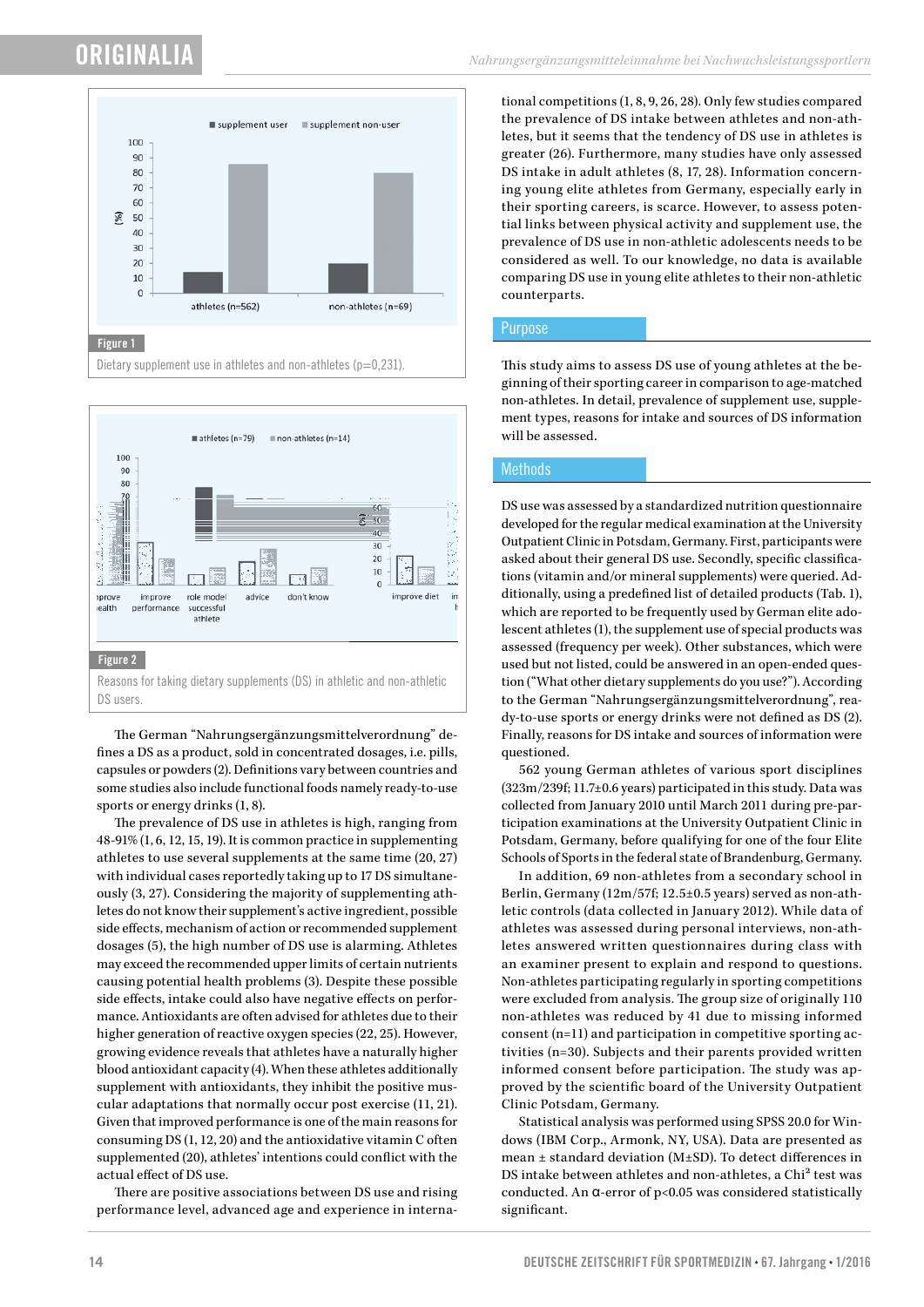



#### **Results**

Overall prevalence of DS use was 14% (n=79) in athletes (A) and 20% (n=14) in non-athletes (NA). There was no statistically significant difference between groups (p=0.231) (Fig. 1).

The reasons for intake, sources of information and specific supplement choice are from DS users only. Additionally, the results could only be described descriptively due to the small sample size. In DS users, magnesium (A: 35%; NA: 36%) and calcium (A: 28%; NA: 7%) were the most frequently used minerals. Vitamin C (A: 37%; NA: 36%) and multi-vitamin supplements (A: 40%; NA: 29%) were the most often used vitamins. Athletes used 2.2±2.0 DS concurrently and non-athletes 1.4±0.8. Other DS not listed, but written in by both groups were: protein powder (n=1 A), zinc (n=2 A; n=1 NA), algae (n=1 A; n=1 NA), vitamin D (n=1 A), probiotics (n=1 A) and fish oil/omega-3 fatty acids (n=2 A; n=1 NA). Detailed information about all products are listed in table 1.

The main reason for DS intake among supplement users was health improvement (A: 77%; NA: 71%), followed by performance improvement (A: 34%) and finally, advice (NA: 29%) (Fig. 2).

Among DS users of both groups, parents were the most often mentioned source of information (A: 66%, NA: 71%), followed by physicians (A: 22%, NA: 43%). 4% of athletes stated a dietitian as their information source (Fig. 3).

#### **Discussion**

In the present study, the prevalence of DS use in non-athletes was 20%. This is in agreement with two other German studies in adolescents showing a prevalence of 11% and 20% (23, 24). A similar prevalence was obtained in the participating young athletes (14%), concluding that before entering the German Elite Schools of Sport, young athletes show similar supplementation

habits as their non-athletic counterparts. Compared to other studies of elite athletes with a prevalence of DS use from 80-91% (1, 6), DS intake in athletes of the present study is low. Discrepancies between literature and the recent findings regarding DS prevalence may involve the younger age of the athletes observed (11-13 years). In light of an increasing intake with age and rising performance level (1, 9), athletes of the present study may develop a higher prevalence of supplement use with growing training intensities and frequencies. This should be evaluated in further investigations.

Another explanation for DS intake prevalence differences could be the inconsistent definition of the term DS. Some studies include products such as energy or sports drinks into their definition (1, 6, 8), while others do not (19). Therefore, comparison of studies is somehow difficult. In the present study, the definition from the German "Nahrungsergänzungsmittelverordnung" was applied (2), where pre-packed foods and ready to use drinks were not considered as DS. The questionnaire used in the present study was designed to receive a general overview of dietary supplement use and not a detailed analysis of all additional products an athlete might take (e.g. energy drinks, ready-to-use sport drinks). Although the use of these products is generally high in athletes, the prevalence of mineral and vitamin DS intake is greater (1, 6). Therefore, different definitions of DS cannot solely explain the differences in DS intake prevalence. In practice, the distinction between enriched foods with health claims and DS may be difficult for the athlete. In light of possible product contaminations, investigations have also detected prohibited substances in normal herbal teas, claiming to reduce weight (10). Thus, athletes should heed caution with all products claiming to have adventurous health or performance benefits.

Athletes and non-athletes of the present study mentioned their parents as their main DS information source.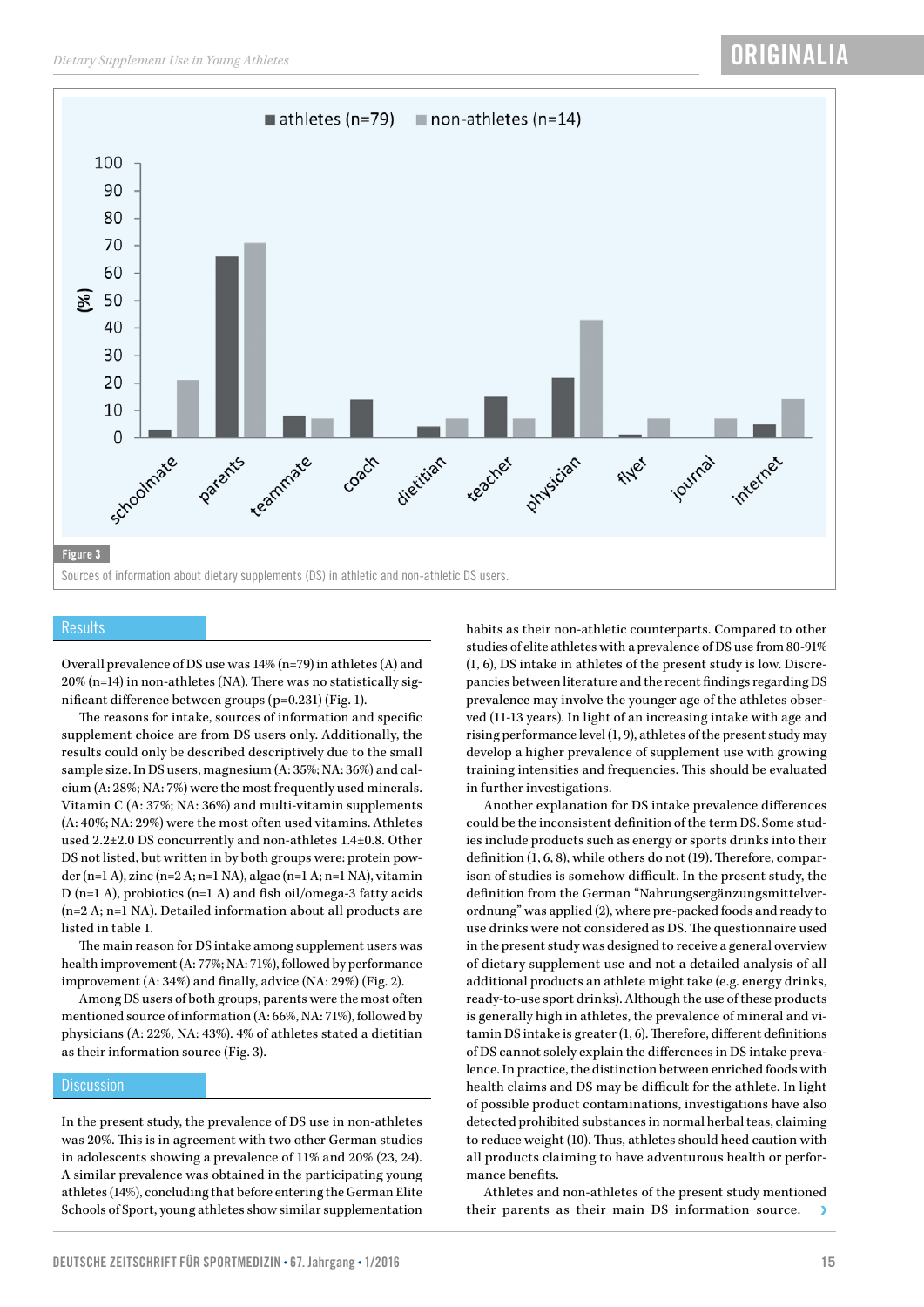### Table 1

Dietary supplement (DS) use in athletic and non-athletic supplement users (SU).

|                                  | ATHLETES (N=79) |           |                                           |                                    | $NON-ATHLETES (N=14)$ |              |                                           |                                    |
|----------------------------------|-----------------|-----------|-------------------------------------------|------------------------------------|-----------------------|--------------|-------------------------------------------|------------------------------------|
|                                  | $\mathbf{N}$    | $%$ OF SU | <b>FREQUENCY PER</b><br>WEEK $(M \pm SD)$ | <b>FREQUENCY PER</b><br>WEEK (MAX) | $\mathbf{N}$          | $%$ OF SU    | <b>FREQUENCY PER</b><br>WEEK $(M \pm SD)$ | <b>FREQUENCY PER</b><br>WEEK (MAX) |
| Vitamin C                        | 29              | 37        | $3.0 \pm 3.0$                             | 14                                 | 5                     | 36           | $5.3 \pm 2.9$                             |                                    |
| Vitamin E                        | 12              | 15        | $3.0 \pm 2.0$                             | $\overline{7}$                     |                       | $\mathbf{r}$ |                                           |                                    |
| Vitamins of B-group              | 14              | 18        | $3.3 \pm 2.7$                             | 10.5                               |                       |              | $\mathbf{r}$                              | $\overline{ }$                     |
| <b>Multi-vitamin Supplements</b> | 31              | 39        | $4.5 \pm 4.6$                             | 20                                 | 4                     | 29           | $2.6 \pm 2.9$                             | $\overline{ }$                     |
| Magnesium                        | 28              | 35        | $2.3 \pm 2.5$                             | 10.5                               | 5                     | 36           | $2.2 \pm 2.7$                             |                                    |
| <b>Iron</b>                      | 9               | 11        | $1.6 \pm 1.0$                             | 3                                  | 0                     | $\mathbf{0}$ | $\mathbf{0}$                              | $\mathbf{0}$                       |
| Calcium                          | 22              | 28        | $2.4 \pm 2.6$                             | 10.5                               |                       |              |                                           | $\overline{ }$                     |
| <b>Multi-mineral Supplements</b> | 16              | 20        | $2.7 \pm 2.0$                             | $\overline{ }$                     | 0                     | $\mathbf{0}$ | $\mathbf{0}$                              | 0                                  |
| <b>Creatine</b>                  | $\overline{4}$  | 5         | $1.5 \pm 0.6$                             | $\overline{2}$                     | 0                     | $\mathbf{0}$ | $\mathbf{0}$                              | $\mathbf{0}$                       |

Consequentially, parents should be included in educational programs covering DS use. Major motives for supplement use were health and performance related. This is in agreement with the literature (1, 9, 17), but in spite of that, there is a lack of data connecting the effectiveness of DS with possible health benefits (16). Furthermore potential risks due to over-dosages (14) or lacking evidence regarding the safety in children (7) may counteract these motives.

A major strength of this study is the presence of a non-athletic control group and the large number of athletes included. Many studies have assessed DS use in athletes, but few have a controlled comparison (26). However, in the present study, methods of DS assessment varied between groups (orally vs. written). Although an experienced examiner was present during the survey, a memory or social desirability bias, due to the self-reportage of DS use, could have occurred. Additionally the group size and gender distribution varied between the groups. The small number of supplement users reduced the sample size quite much, which is why the results could not be used for statistical comparisons.

#### **Conclusion**

Young German athletes beginning their sporting career show similar supplementation habits as their non-athletic counterparts. In comparison to the literature, prevalence of DS use in the observed athletes is low, but may increase with age and growing performance level (1, 9). Keeping that and possible doping infractions or overdoses in mind, nutritional education programs should start early in a sporting career. Parents, as the main DS information source, should be included in these programs.

#### **Conflict of Interest**

*The authors have no conflict of interest.*